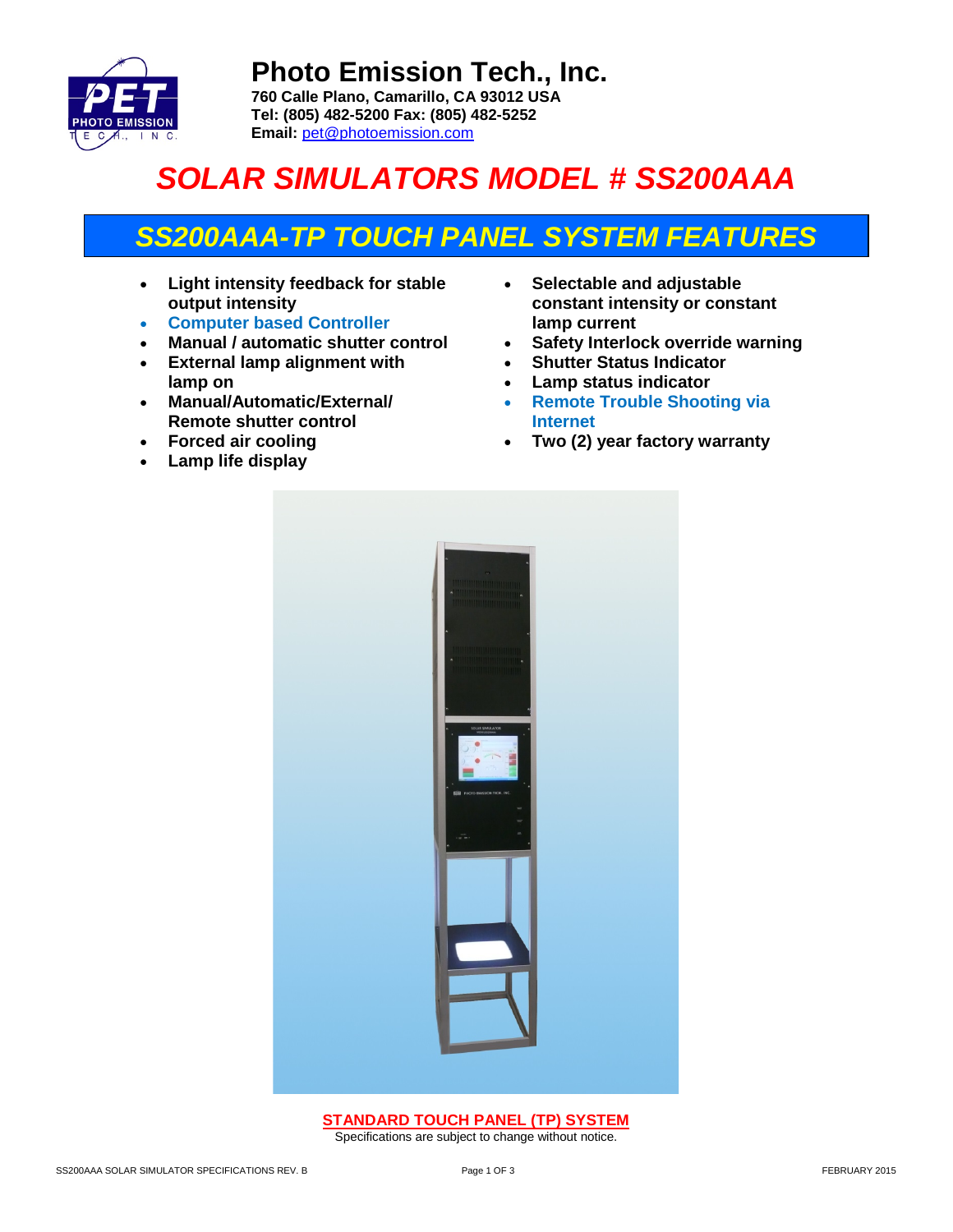

**Photo Emission Tech., Inc. 760 Calle Plano, Camarillo, CA 93012 USA Tel: (805) 482-5200 Fax: (805) 482-5252 Email:** [pet@photoemission.com](mailto:pet@photoemission.com)

# *SOLAR SIMULATORS MODEL # SS200AAA*

### *SS200AAA-EM ELECTRO-MECHANICAL SYSTEM FEATURES*

- **Light intensity feedback for stable output intensity**
- **Electro-Mechanical Controller**
- **Lamp life display**
- **External lamp alignment with lamp on**
- **Manual/Automatic/External/ Remote shutter control**
- **Forced air cooling**
- **Lamp Life Meter**
- **Lamp Current Meter**
- **Selectable and adjustable constant intensity or constant power mode**
- **Safety Interlock override LED**
- **Over Temperature Warning LED**
- **Shutter Status Indicator**
- **Lamp status indicator**
- **Two (2) year factory warranty**



. **OPTIONAL ELECTRO-MECHANICAL (EM) SYSTEM (LOWER PRICE)** Specifications are subject to change without notice